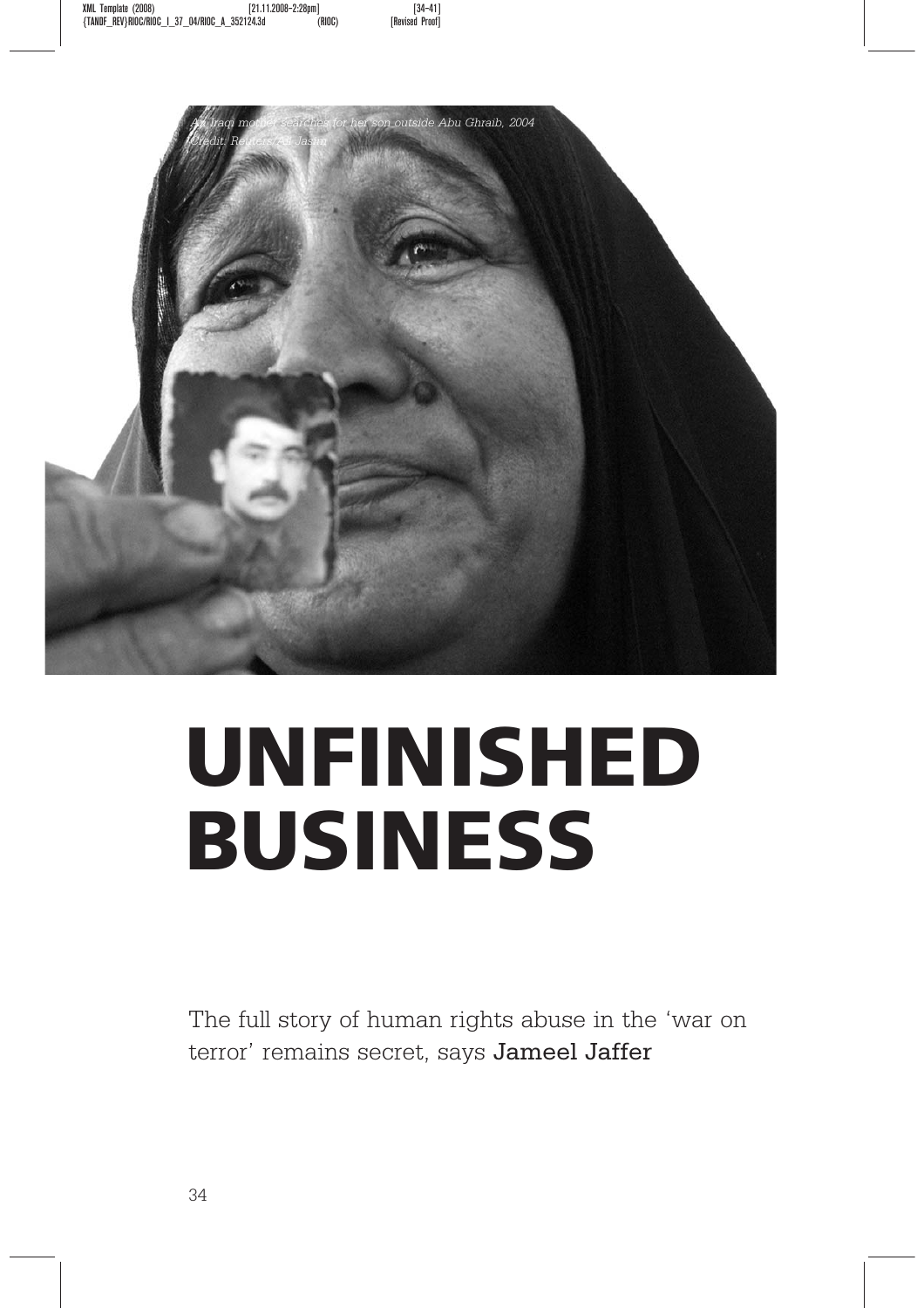UNFINISHED BUSINESS – JAMEEL JAFFER

In 1971, the US Supreme Court held that the government could not lawfully stop the press from publishing the so-called 'Pentagon Papers', a classified Defense Department study of the United States' involvement in Vietnam. Concurring in the Court's judgment, Justice Hugo Black observed that 'the guarding of military and diplomatic secrets at the expense of informed representative government provides no real security for our republic'. Justice Potter Stewart advanced a similar argument: 'In the absence of checks and balances present in other areas of our national life, the only effective restraint upon executive policy and power in the areas of national defence and international affairs may lie in an enlightened citizenry – in an informed and critical public opinion which alone can here protect the values of democratic government.'

For the last eight years, the Bush administration sought to neutralise what Justice Stewart described as the 'only effective restraint upon executive policy and power' by thwarting public access to information about government policies adopted in the name of national security. The administration was particularly assiduous in its efforts to control information about policies relating to detention and interrogation. Almost seven years after the first prisoners arrived at Guantanamo Bay Naval Base, and more than four years after the publication of the Abu Ghraib photographs, hundreds of critical documents relating to the Bush administration's detention and interrogation policies are still being withheld.

Since 2003, the American Civil Liberties Union has been trying to unearth the documents that the Bush administration has been suppressing. In October 2003, the ACLU and several other advocacy organisations filed a request under the Freedom of Information Act (FOIA) for documents relating to the treatment of prisoners held by the United States overseas. At the time, there was very little information available to the public about the conditions in which prisoners were being held or the methods being used in interrogations. The Washington Post had reported that US interrogators had subjected some prisoners to 'stress and duress' methods, but details were scant and the report was based largely on anonymous sources. The New York Times had reported that the Defense Department had initiated an investigation into the deaths of two Afghan prisoners in US custody, but there was no publicly available information indicating whether the deaths were the result of interrogation policy or reflective of a broader pattern. We filed our FOIA request because we thought that the public had a right to know whether the government's interrogation policies were consistent with domestic and international law.

35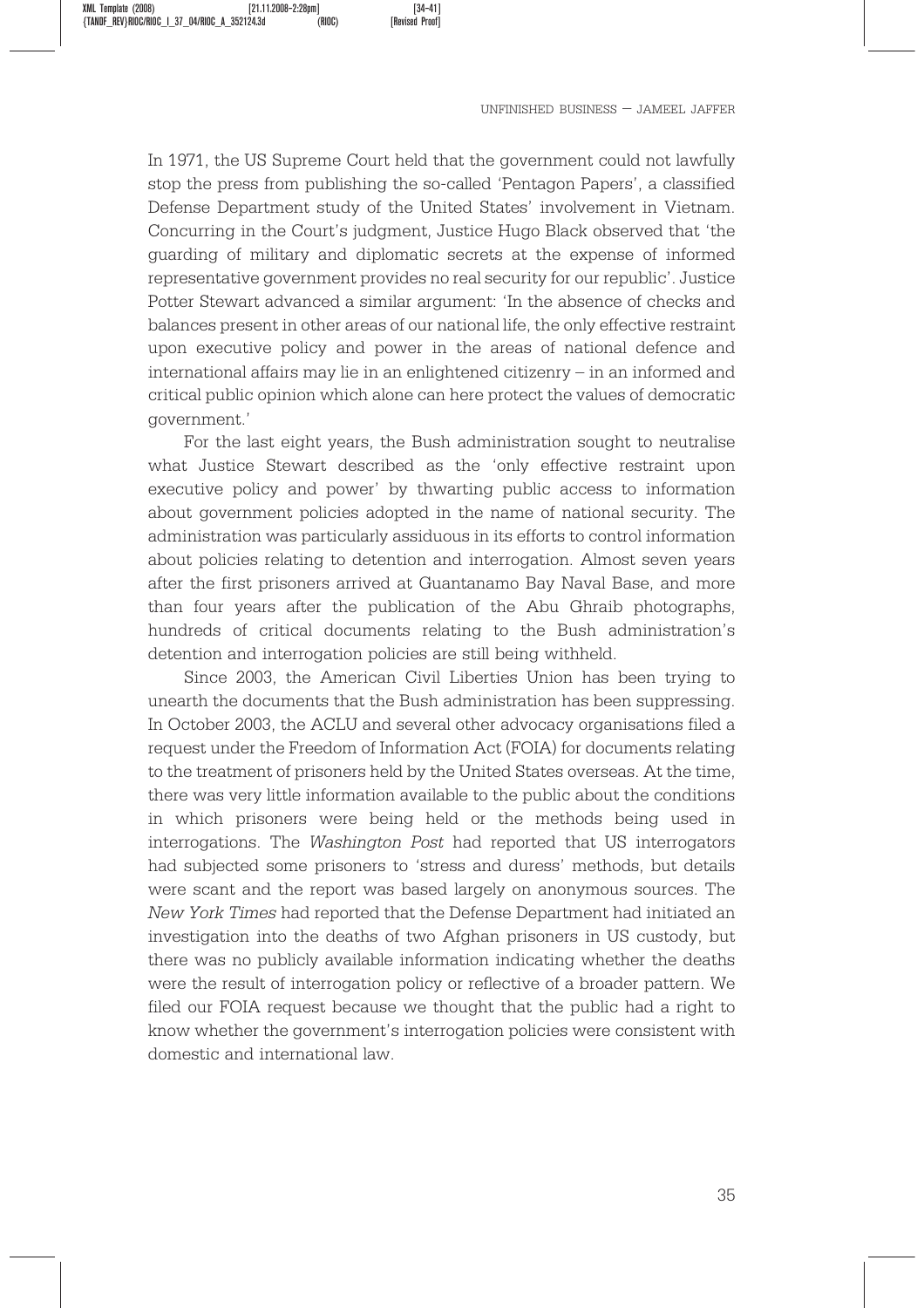### THE BUSH LEGACY

The government stonewalled our FOIA request for months. (At one point the Defense Department told us that it would not expedite the processing of our request because there was no 'compelling need' for disclosure of the records we had demanded.) In April 2004, however, CBS and The New Yorker published photographs of prisoners being abused by US military personnel at Abu Ghraib prison in Iraq, and the publication of the photographs sparked outrage not only in the United States, but around the world. We filed a lawsuit in June 2004 and appeared before Judge Alvin K Hellerstein for the first time in August of that same year. The judge, plainly influenced by the Abu Ghraib photographs, issued a strongly worded ruling, ordering the government to respond to our request. 'The information plaintiffs have requested are matters of significant public interest,' Judge Hellerstein wrote. 'Yet, the glacial pace at which defendant agencies have been responding to plaintiffs' requests shows an indifference to the commands of FOIA, and fails to afford accountability of government that the act requires.' The judge questioned the government's motives for withholding the documents we had requested. 'If the documents are more of an embarrassment than a secret, the public should know of our government's treatment of individuals captured and held abroad.'

## Numerous prisoners had been killed during interrogation; some had been asphyxiated and beaten to death

Since August 2004, the FOIA litigation has yielded more than 100,000 pages of government documents, some of them critical to the public's understanding of the government's interrogation and detention policies and of the policies' consequences. In late 2004, for example, we obtained documents in which agents of the Federal Bureau of Investigation criticised the methods being used by military interrogators at Guantanamo Bay. (In one document, an FBI agent describes the military's methods as 'torture techniques', and in other documents FBI agents complain that the military methods are not only illegal, but also ineffective.) In 2005, we obtained an interrogation directive in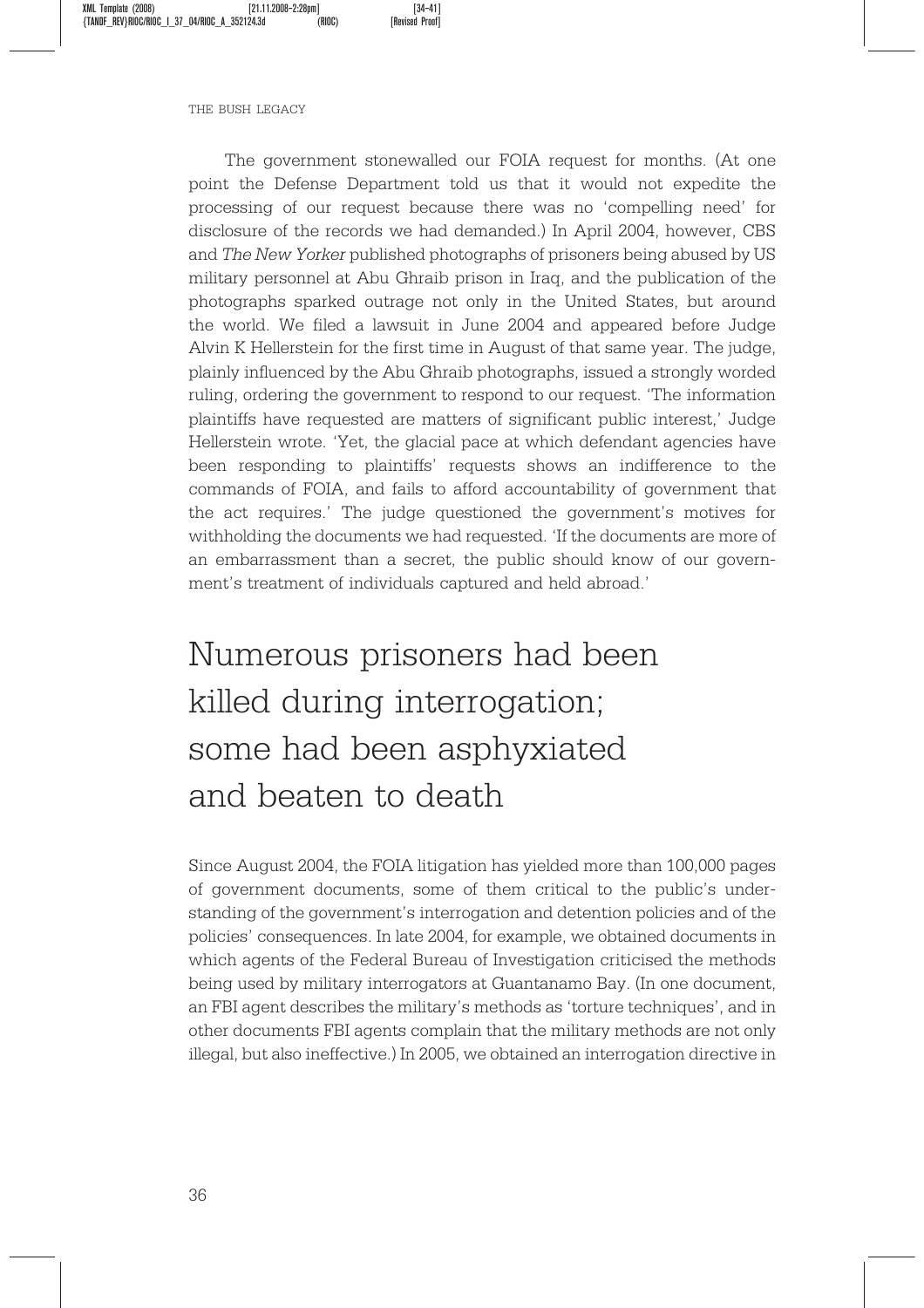

XML Template (2008) [21.11.2008–2:28pm] [34–41] {TANDF\_REV}RIOC/RIOC\_I\_37\_04/RIOC\_A\_352124.3d (RIOC) [Revised Proof]

Excerpt from heavily redacted CIA document, 'Counterterrorism detention and interrogation activities (2001-October 2003)' released to ACLU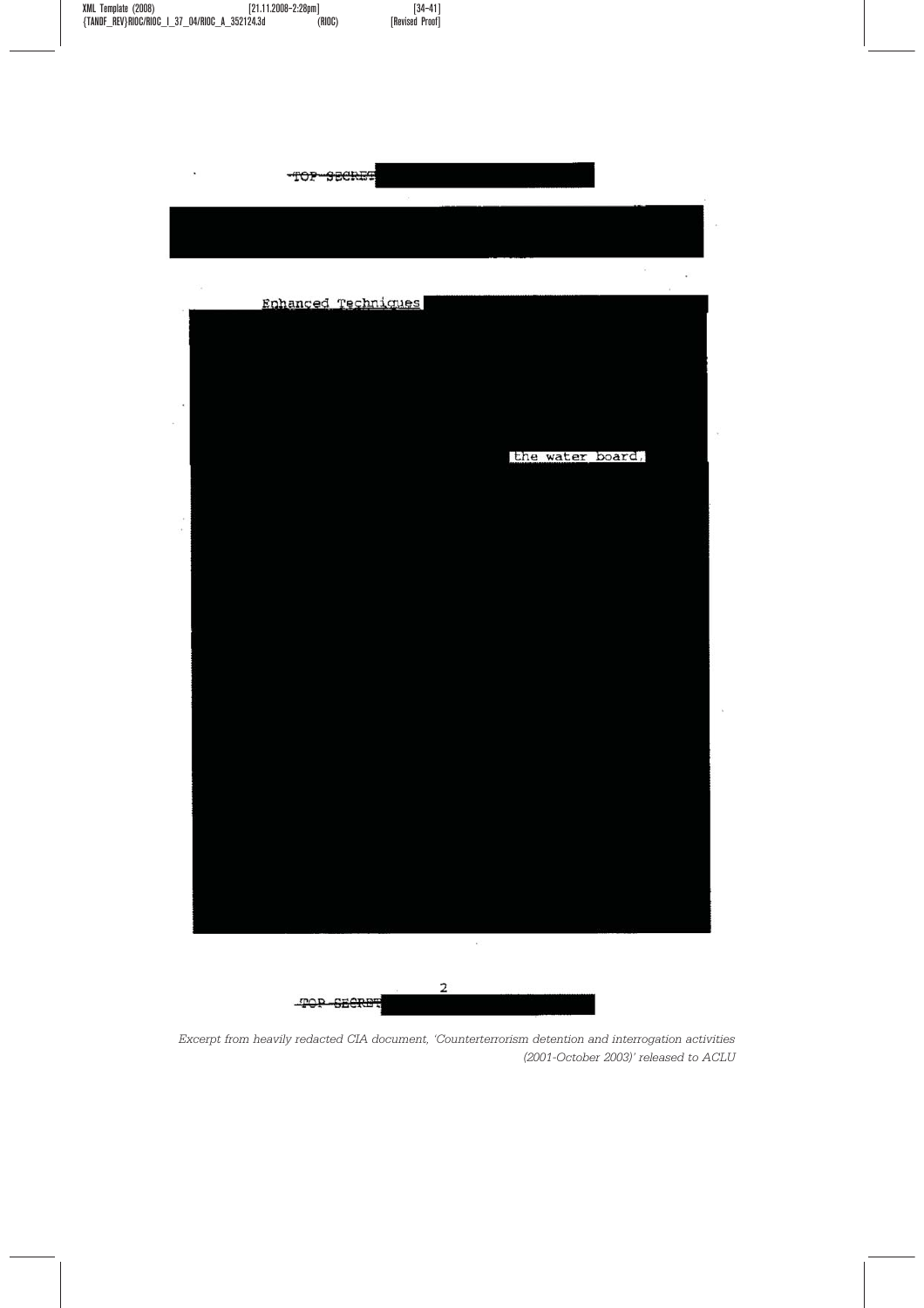#### THE BUSH LEGACY

which the highest-ranking US military officer in Iraq authorised interrogators to terrorise prisoners with dogs and subject them to 'stress positions', extreme temperatures and prolonged isolation. In 2006, the government disclosed autopsy reports that showed that numerous prisoners had been killed during the course of interrogations; the government's reports showed that some prisoners had been asphyxiated and beaten to death. More recently, the government disclosed heavily redacted memos in which government lawyers endeavoured to supply a legal basis for the use of torture. In one such memo, attorneys with the Office of Legal Counsel, a component of the Justice Department, told the CIA that it could lawfully subject prisoners to 'the water board'. Waterboarding is a form of torture in which the prisoner is suffocated and forced to inhale water. It is a method sometimes described as 'simulated drowning', but in fact there is nothing 'simulated' about it.

The information that has been released thus far is incomplete, but it paints a grim picture. We know that the administration's lawyers invented a new legal framework – what President Bush once called a 'new paradigm' – meant to permit barbaric interrogation practices and to insulate interrogators and officials from prosecution for war crimes. We know that, in reliance on this new legal framework, interrogators subjected prisoners to abuse and even torture. We know that the abuse of prisoners was systemic, not limited to Abu Ghraib, and indeed that hundreds of prisoners have died in the custody of the US military and that many others have disappeared into the CIA's secret detention system. But in the waning days of the Bush administration, leading figures continued to state in public that abuse was aberrational, that policymakers disapproved of it and that those responsible for it have been held accountable.

Many critical pieces of information have not been released to the public, and should be. The administration continued to withhold the directive in which President Bush authorised the CIA to establish secret prisons overseas. It continued to withhold legal memos written in 2005 which permitted the CIA to use interrogation methods that are prohibited by domestic and international law. It also continued to withhold photographs that depict US military personnel abusing prisoners at facilities other than Abu Ghraib. In our view, the release of these photographs is critically important, because visual images would show, far better than any textual description possibly could, the consequences of the government's policies with respect to the treatment of prisoners. We believe that the administration sought to suppress the photographs for the same reasons we sought to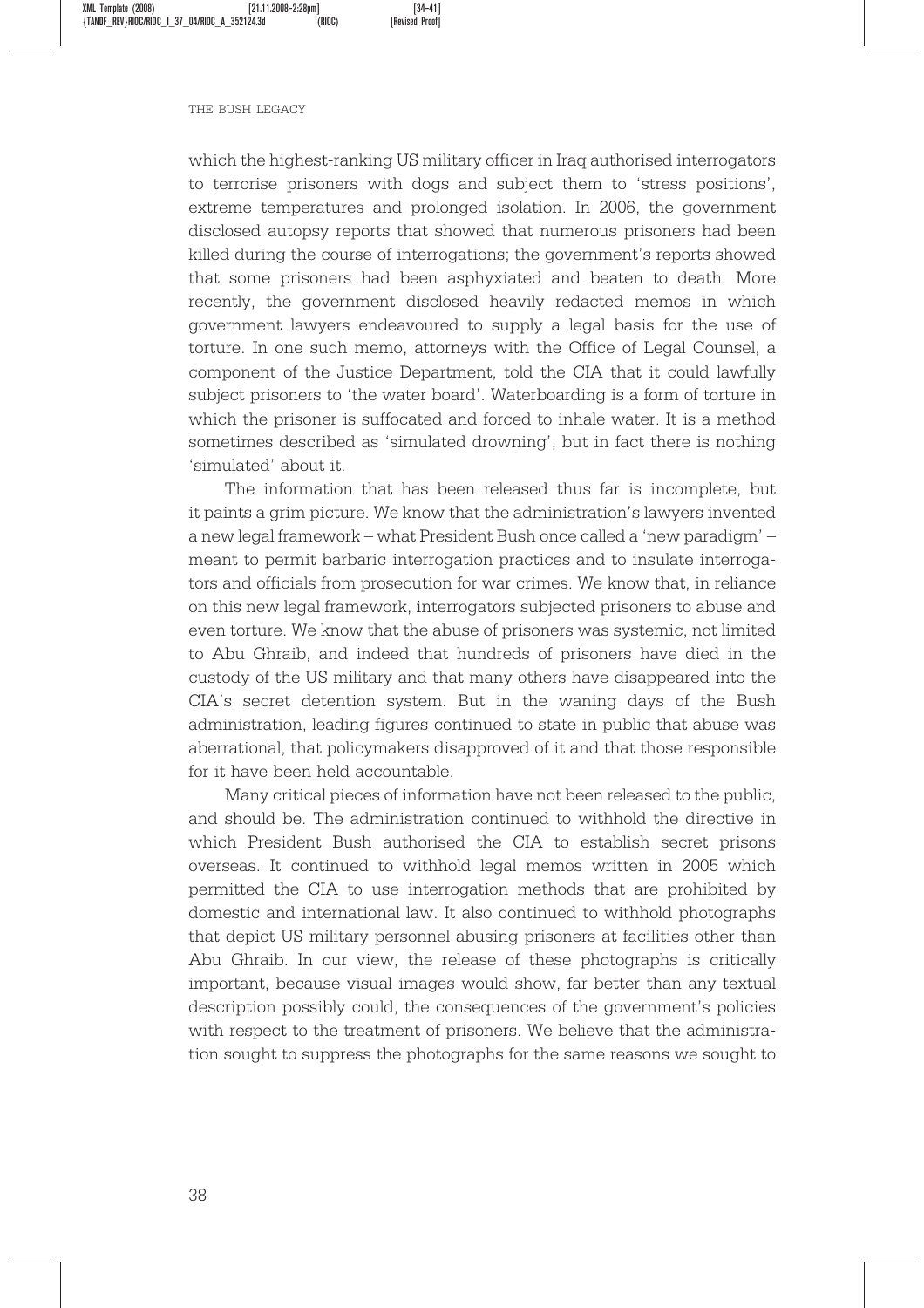UNFINISHED BUSINESS – JAMEEL JAFFER

unearth them – because the photographs would humanise the victims of the administration's policies and supply further evidence that the policies developed by officials in Washington had real consequences in military detention centres overseas. (An appeals court recently rejected the government's justifications for withholding the photographs, but the government has sought further review.)

The government defended the continued suppression of the photographs with arguments that, were they to be accepted by the courts, would severely undermine the right of public access and the work of human rights organisations. The administration contended that the photographs' release could lead to retaliation against Americans and that the photographs would be used as propaganda. It would be a disaster if such assertions were permitted to justify the suppression of information about unlawful government conduct. Indeed, the government's argument turned the FOIA on its head. It effectively proposed that the greatest protection from disclosure should be afforded to records that depict the worst government misconduct. (Notably, the Bush administration first made this argument in legal papers that the government filed under seal. In other words, the government sought to deny the public access not only to the photographs, but to the legal arguments that purportedly justified the suppression of the photographs. The court ultimately ordered the government to make redacted versions of its papers available to the public.)

The government also argued that the release of the photographs would violate the prisoners' privacy rights and violate the Geneva Conventions' prohibition against exposing prisoners to 'insults and public curiosity'. This is an audacious argument for several reasons. The administration had previously argued that the prisoners were not entitled to the protection of the Geneva Conventions at all; indeed, the photographs captured abuse that resulted in large part from the administration's decision to deny the prisoners the protection of the Conventions. Moreover, previous US administrations had championed the use of similar photographs as a means of publicising abuse and advocating for the humane treatment of prisoners; during the Second World War, for example, the United States widely disseminated photographs of prisoners in German and Japanese prison and concentration camps – not to 'insult' the prisoners, of course, or to subject them to 'public curiosity', but to bring attention to their plight and to serve the Conventions' central purpose: to ensure that prisoners are treated humanely. Finally, we had insisted from the outset that the photographs should be redacted of identifying information – ie that faces and other identifying features should

39